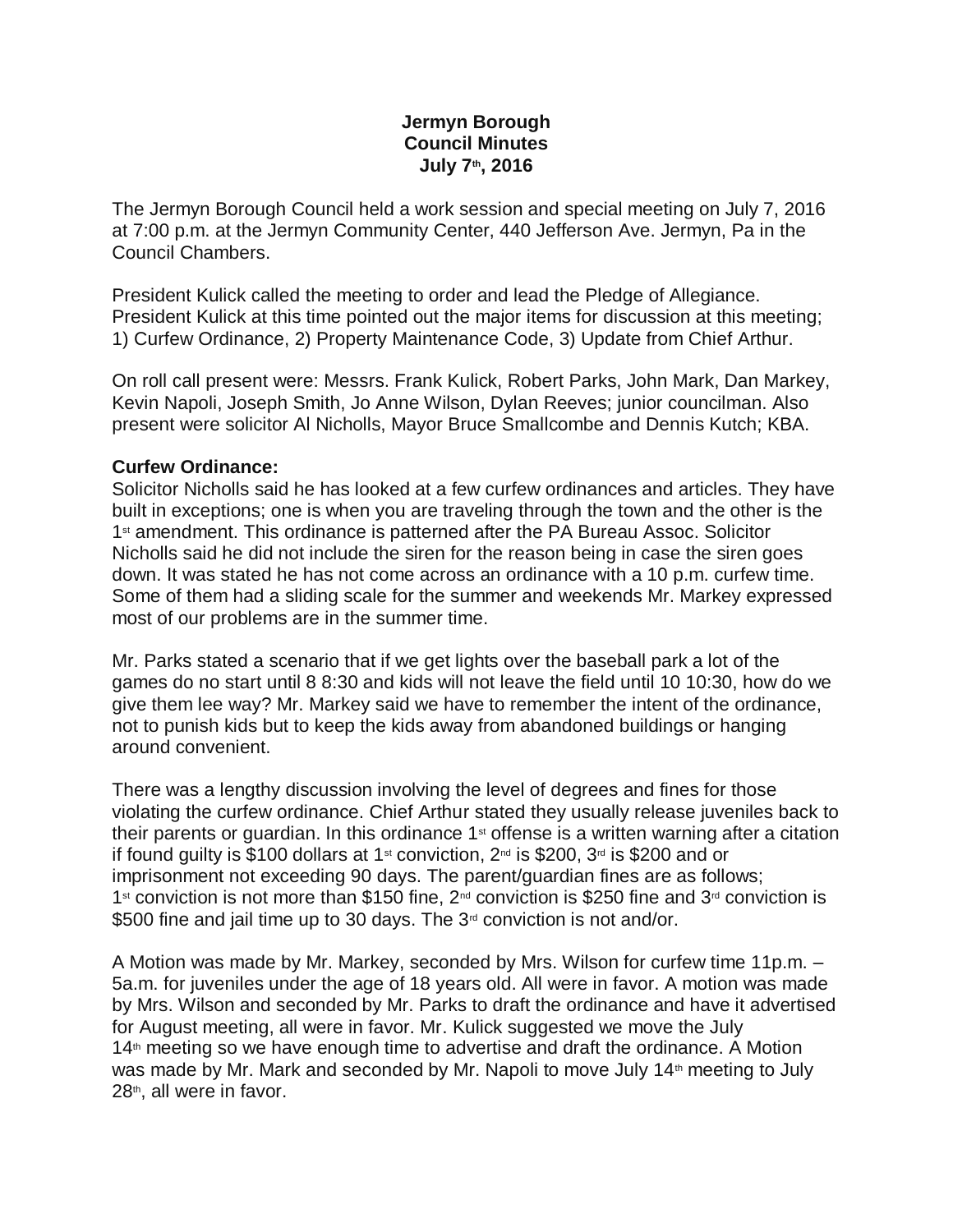# **Property Maintenance Code Ordinance:**

Solicitor Nicholls drafted a maintenance code ordinance. He asked Mr. Rood if we want to keep our construction code intact. Mr. Rood said some items in the property maintenance code are already built into and overlap into the UCC codes. Mr. Rood suggested we leave everything in Property Maintenance code because we have two different entities enforcing the UCC codes of PA. Mr. Mark asked if the UCC code and property maintenance code will be the same. Mr. Rood answered no; the UCC code does not cover maintenance of structures. Mr. Kutch said the UCC code does not include the property maintenance code. A code official officer will have to enforce the code. Maintenance code will not be involved with NEIC and BIU. Mr. Kulick said to appoint code officers. A Motion made by Mr. Markey to allow Solicitor Nicholls to advertise the International Property Maintenance Code, seconded by Mr. Smith, all was in favor.

# **Update on Vandalism:**

Chief Arthur said we have had some vandalism in town and general mischief. The department has identified the possible suspects and currently interviewing them. Most are juveniles and 1 adult. They are still investigating and charges will be made next week.

# **Public Input:**

No public input at this special meeting.

## **Paving Project:**

There was a discussion regarding the hiring of Geoscience to inspect the paving project. Mr. Kutch from KBA said they will go out and do the inspections and are having a pre-construction conference. He had thought KBA was doing the inspection on paving project and Geoscience was doing the inspection of curb cuts. Mr. Kutch asked for clarification on the pave cuts and inspection regarding this paving project. He wanted to know if anyone had any questions or concerns with the inspections KBA has done in the past. Mr. Kutch stated that it is not necessary to have an inspector at the project full time, he feels it is a waste of the borough's money. He said his rates are the same as today as they were in 1992. Mr. Markey asked if there is material difference from what KBA and Geoscience would inspect. Mr. Kutch said no. Mr. Markey asked when Wayco comes in and does the pave and what happens if something is wrong. Mr. Kutch responded that most of it is 2 inch mil overlay and KBA is there when they are doing the milling. Mr. Kulick stated that on the contract for request of final payment KBA will have to approve the work.

Mr. Markey said they adopted Geoscience for the inspection of the pave cut ordinance. A motion was made by Mr. Smith and seconded by Mr. Mark for KBA to do the inspection on the paving project; all were in favor.

A motion was made by Mr. Mark and seconded by Mrs. Wilson in the event that there was a prior motion on hiring geoscience for the inspection of the paving project for resend; all in favor.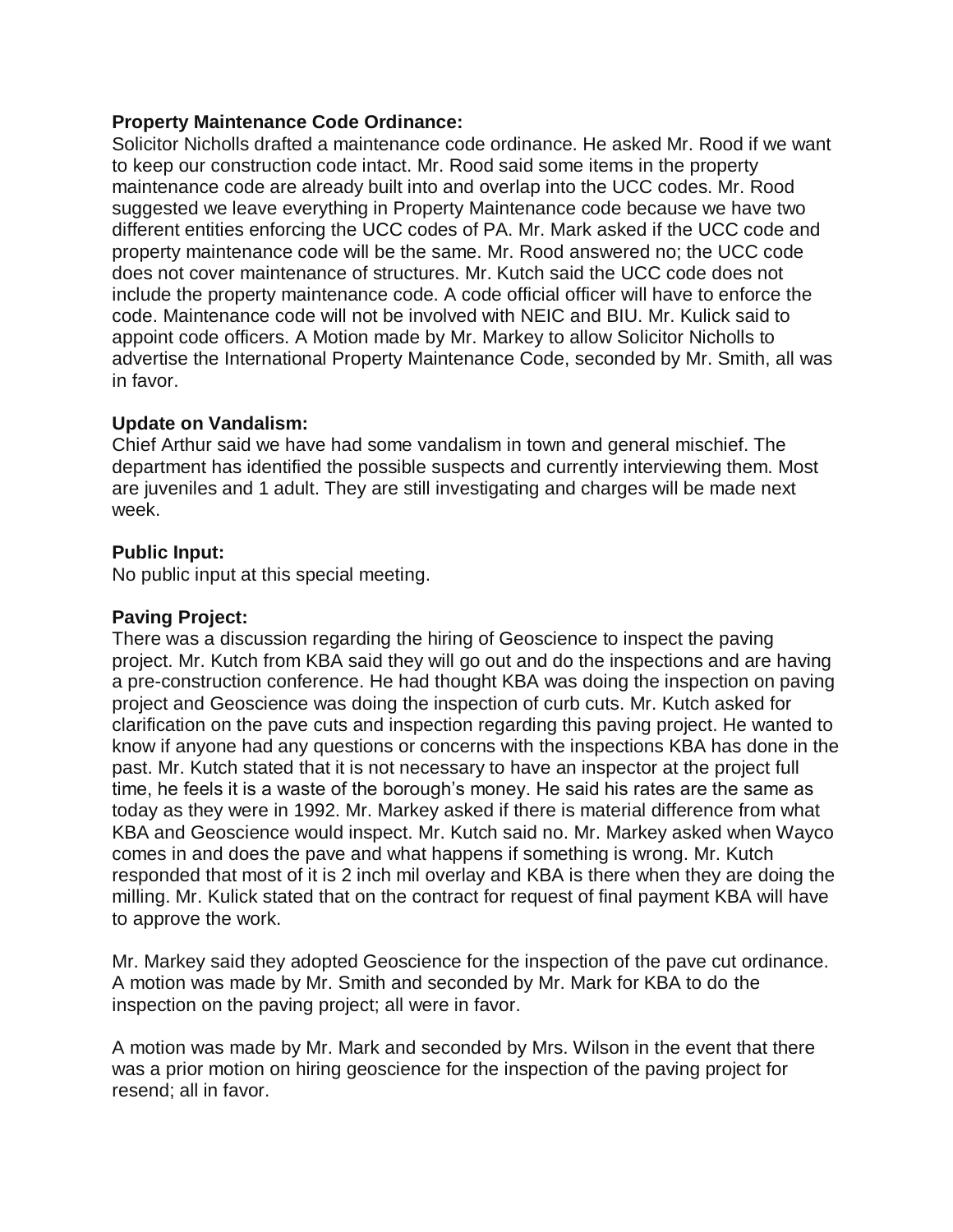Mr. Kulick suggested someone from KBA should attend all meetings in case something on this matter does come up.

### **Henry Drive:**

Mr. Mark stated there was paperwork that Jermyn Borough was supposed to take over the housing authority on Henry Dr. Solicitor Nicolls said we were not to take it over until the infrastructure was reviewed and corrected. Mr. Kutch informed us that it was reviewed but does not know if it was corrected. Mr. Kutch pointed out that one of the items was the fire hydrant to be replaced. Mr. Rood asked for the hydrant to be replaced and said the hydrant is useless because of the 4inch line; there should be an 8 inch line.

#### **Raymond Drive:**

Mrs. Wilson called Archbald Borough and they stated that they have not accepted Raymond Drive. They also said there is a list of things they have requested from Raymond Development. Jermyn Borough trucks do not go up to Raymond Drive. Mr. Markey said we only maintain the vegetation around the fire hydrant on the corner of Garfield and Bacon St.

Regarding Raymond Dr.; Chief Arthur suggested we type up a letter for court saying we did not accept Raymond Dr. A Citation was issued and the fine is accumulating daily. Chief Arthur needs a document showing we have not taken over Raymond Drive. Mr. Markey made motion to provide Chief Arthur a letter stating we have not taken over the property on Raymond Dr. seconded by Mr. Napoli; all were in favor.

### **Property Updates:**

Mr. Kulick asked Chief Arthur on an update for the red house on Washington Ave. Chief Arthur stated he talked to the property owner and he will be issued a citation. The property next to parking lot on 500 block of Washington has been cleaned up. The property next to Battenberg funeral home; the company who maintain the property has sent in an estimate to the foreclosure company and the property will be cleaned up shortly. Mr. Napoli has concerns with the 700 block of Washington, the weeds are getting high and property is not maintained. Mr. Kulick said there is a hazardous porch on Franklin. Chief Arthur stated that if you see topics on social media about these properties please send them to him.

Mr. Kulick said we need to start the process on condemnation on the red house on Washington. The property owner had contacted is lawyer and the lawyer told him not to do anything to the property. Mr. Markey said he is violating current ordinances by not boarding up windows and not maintaining his property. Mr. Kutch asked if the property is in imminent danger. Mr. Rood stated it is in imminent danger of fire. Dennis Kutch said with the required documents and approval he would go on the property to inspect it. The house is structural unsafe, unhabituated for humans and a nuisance. The property owner never obtained a building permit but obtained a demolition permit. Chief Arthur asked if we can come to an understanding on whom is doing what with this matter regarding the red house on Washington Ave. Solicitor Nicholls said Mr. Kutch will have to go through the approval process to inspect the structure.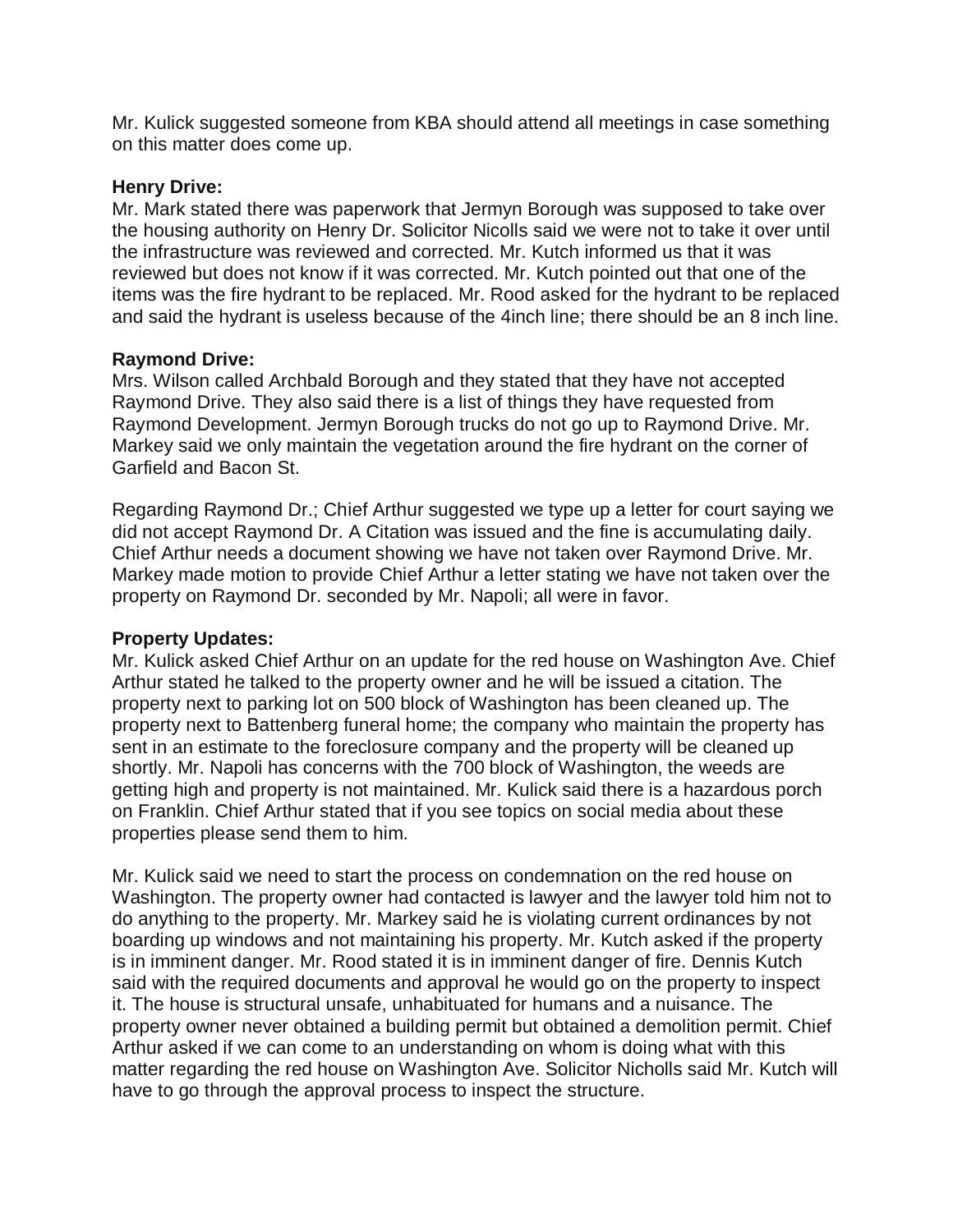### **Resident Concerns:**

Mr. Kulick received a letter from James Pidgeon regarding the Rushbrook Creek. There is vegetation growing in the creek and can cause damaging to occur and flooding to Lincoln Ave. Mr. Kulick asked if we are allowed to go in and clean the part of the stream where the tree is. Mr. Mark stated some of it might be private property. Mr. Kutch is assigned to go look at the tree to see if it is posing a threat in the stream by the Lincoln Bridge. Mr. Mark also suggested looking at the section of Madison Ave in the 600 block where there is overgrowth.

#### **Part-Time Police:**

Mr. Napoli had spoken to Chief Arthur about the part time officers having 4 holidays a year at time and half and Chief Arthur has 10 paid holidays at time and a half. Mr. Napoli asked if it is possible for the part time officers that are working on a holiday to have 10 as well because it is hard to get them to cover shifts where they can go elsewhere for holiday pay.

#### **Resignation of Solicitor:**

Solicitor Nicolls handed Mr. Kulick his resignation letter effective August 11, 2016. Solicitor Nicholls has been here 10 years and had enjoyed working with the Jermyn Borough. He made this effective August 11<sup>th</sup> because it is the next council meeting and to help get us through signing the loan documents. A motion was made by Mr. Markey and seconded by Mr. Napoli to accept the resignation of solicitor Attorney Nicholls on August  $11<sup>th</sup>$ , 2016, with regrets; all in favor.

Mr. Mark had asked if we cannot find someone by the August  $11<sup>th</sup>$  meeting would he stay until September. Attorney Nicholls said he cannot answer that right now. Mrs. Wilson asked about his firm taking over and he said they will not be able to. Mr. Rood asked Solicitor Nicholls if the new solicitor has question's regarding the creek project will he answer them. Solicitor Nicholls stated he is more than willing to share any information he has regarding the creek project. He stated we do not have to advertise the solicitor position; it can be done by word of mouth.

Mrs. Wilson called a 5 minute session to set hours for the borough secretary. Mrs. Wilson suggested 25 hours a week plus meetings. Office hours would be 10a.m. to noon with an hour lunch and 1 p.m. to 4 p.m. This would give the borough extended hours for the public. A motion made by Mrs. Wilson and seconded by Mr. Napoli for the borough secretary to work 25 hours plus meetings from 10 a.m. to 4p.m. with an hour lunch 5 days a week.

#### **Public comment**:

A resident stated we should replace the system that takes the minutes it was understood we haven't had minutes in a few weeks. Mrs. Wilson stated we had a donation from our president to record the minutes.